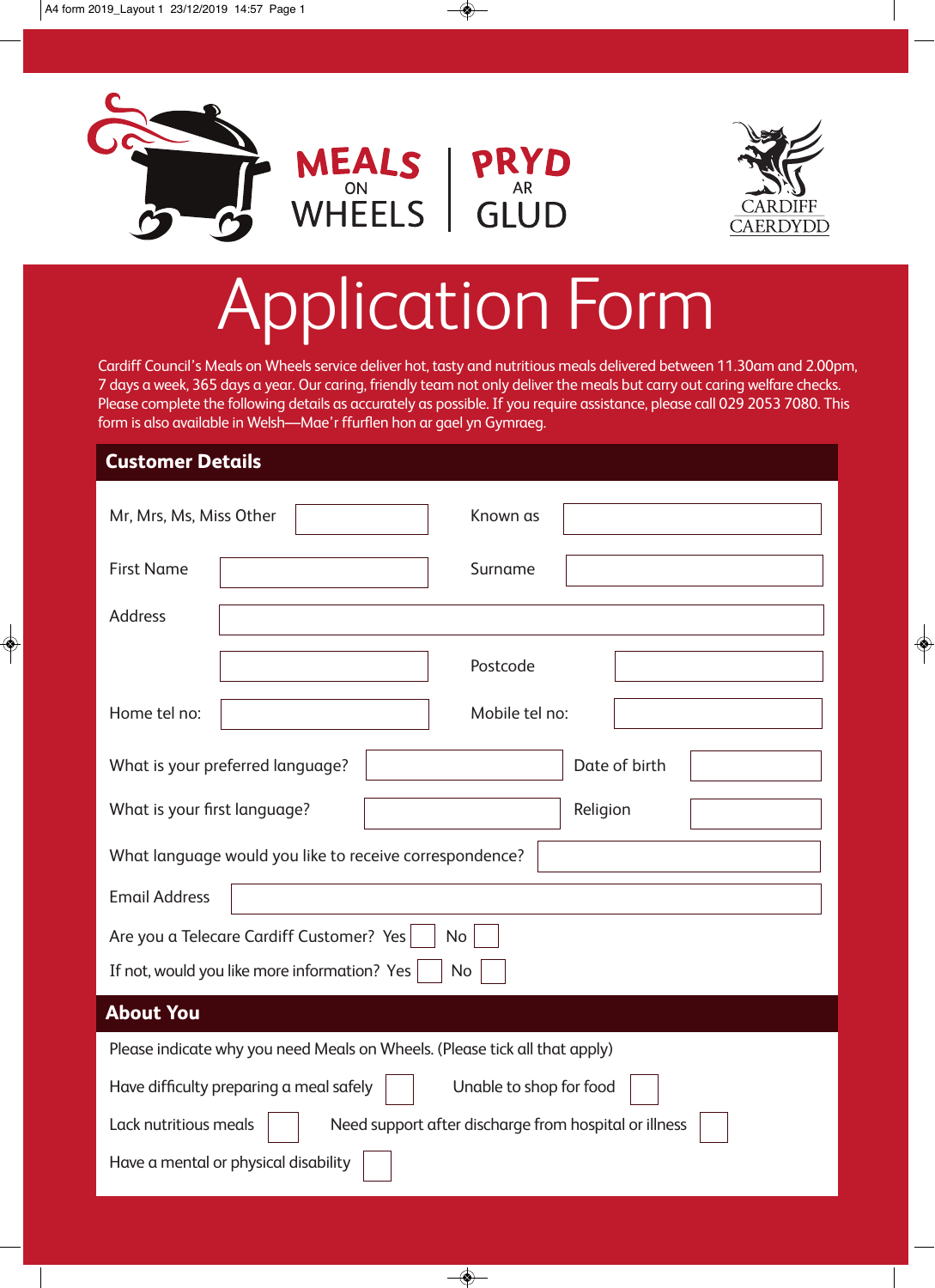$\begin{array}{c} \bullet \\ \bullet \end{array}$ 

| <b>About You (cont.)</b>                                                                                                                                                                                                                                                                                                                                                                                                                                                                                                                                                                                                                       |  |  |
|------------------------------------------------------------------------------------------------------------------------------------------------------------------------------------------------------------------------------------------------------------------------------------------------------------------------------------------------------------------------------------------------------------------------------------------------------------------------------------------------------------------------------------------------------------------------------------------------------------------------------------------------|--|--|
|                                                                                                                                                                                                                                                                                                                                                                                                                                                                                                                                                                                                                                                |  |  |
| Please tick the box(es) below if there is anything that we may need to be aware of.                                                                                                                                                                                                                                                                                                                                                                                                                                                                                                                                                            |  |  |
| Gets confused<br>Poor mobility<br>Slow to answer door<br>Visual impairment                                                                                                                                                                                                                                                                                                                                                                                                                                                                                                                                                                     |  |  |
| Hearing impairment<br>Speech impairment<br>Form of dementia<br><b>Risk of falls</b>                                                                                                                                                                                                                                                                                                                                                                                                                                                                                                                                                            |  |  |
| Is there anything else we may need to know about the client?                                                                                                                                                                                                                                                                                                                                                                                                                                                                                                                                                                                   |  |  |
|                                                                                                                                                                                                                                                                                                                                                                                                                                                                                                                                                                                                                                                |  |  |
| Will you need assistance with any of the following when the meal is delivered?                                                                                                                                                                                                                                                                                                                                                                                                                                                                                                                                                                 |  |  |
| Plate meal<br>Encourage to eat<br><b>Hydration prompt</b><br>Remove Lids<br>Get cutlery                                                                                                                                                                                                                                                                                                                                                                                                                                                                                                                                                        |  |  |
| Do you have a keysafe at the property? If yes, we will contact you for more information. Yes<br>No                                                                                                                                                                                                                                                                                                                                                                                                                                                                                                                                             |  |  |
| In the event of adverse weather, we will attemp to deliver to those customers who are unable to prepare a<br>meal themselves. In this unlikely event, we would provide all other customers with frozen meals the day prior<br>to the forecasted adverse weather. By ticking here $\vert \ \vert$ you are confirming that you are happy to be supplied<br>with a frozen meal and would be able to prepare this yourself.<br>Please note, that if adverse weather is forecasted for an extended period of time then multiple meals will be<br>delivered. Dietary requirements will still be maintained and meals will be charged at usual price. |  |  |
| <b>Meal Preference</b>                                                                                                                                                                                                                                                                                                                                                                                                                                                                                                                                                                                                                         |  |  |
| Please advise when you would like to start the service                                                                                                                                                                                                                                                                                                                                                                                                                                                                                                                                                                                         |  |  |
| What type of meal would you prefer?<br>Main Meal                                                                                                                                                                                                                                                                                                                                                                                                                                                                                                                                                                                               |  |  |
| Main Meal and Dessert                                                                                                                                                                                                                                                                                                                                                                                                                                                                                                                                                                                                                          |  |  |
| Please select the days you require the service.                                                                                                                                                                                                                                                                                                                                                                                                                                                                                                                                                                                                |  |  |
| Thursday<br>Monday<br><b>Tuesday</b><br>Wednesday<br><b>Friday</b><br>Saturday<br>Sunday                                                                                                                                                                                                                                                                                                                                                                                                                                                                                                                                                       |  |  |
| If we were to expand the service, would you consider any of the below? (Tick all that apply)                                                                                                                                                                                                                                                                                                                                                                                                                                                                                                                                                   |  |  |
| <b>Tea Packs</b><br><b>Frozen Meals</b><br><b>Grocery Packs</b>                                                                                                                                                                                                                                                                                                                                                                                                                                                                                                                                                                                |  |  |
| <b>Health &amp; Nutrition</b>                                                                                                                                                                                                                                                                                                                                                                                                                                                                                                                                                                                                                  |  |  |
| Please indicate any important likes and dislikes below:                                                                                                                                                                                                                                                                                                                                                                                                                                                                                                                                                                                        |  |  |
| Likes:<br><b>Dislikes:</b>                                                                                                                                                                                                                                                                                                                                                                                                                                                                                                                                                                                                                     |  |  |
|                                                                                                                                                                                                                                                                                                                                                                                                                                                                                                                                                                                                                                                |  |  |
| Please indicate any allergies below:                                                                                                                                                                                                                                                                                                                                                                                                                                                                                                                                                                                                           |  |  |
| Celery $\Box$<br>Gluten/ $\square$<br>Sesame $\square$<br>Eggs $\Box$<br>Fish $\Box$<br>Lupin $\Box$<br>Peanuts $\Box$<br>cereals                                                                                                                                                                                                                                                                                                                                                                                                                                                                                                              |  |  |
| Molluscs $\square$<br>Mustard $\Box$<br>Crustaceans $\Box$<br>Milk $\square$<br>Nuts $\Box$<br>Soya $\Box$<br>Sulphites $\Box$                                                                                                                                                                                                                                                                                                                                                                                                                                                                                                                 |  |  |
| Other allergy or dietary requirement:                                                                                                                                                                                                                                                                                                                                                                                                                                                                                                                                                                                                          |  |  |
| Please indicate any dietary preferences below:                                                                                                                                                                                                                                                                                                                                                                                                                                                                                                                                                                                                 |  |  |
| Kosher $\square$<br>Asian Halal □<br>Vegetarian $\Box$<br>Vegan $\Box$<br>Caribbean/West Indian $\square$<br>Meals suitable for customer with diabetes $\Box$<br>Gluten Free □<br>Higher calorie meals and desserts that contain at least 300 calories (highest energy within our range) $\Box$                                                                                                                                                                                                                                                                                                                                                |  |  |

 $\overline{\Leftrightarrow}$ 

 $\begin{array}{c}\n\downarrow \\
\circ \\
\circ\n\end{array}$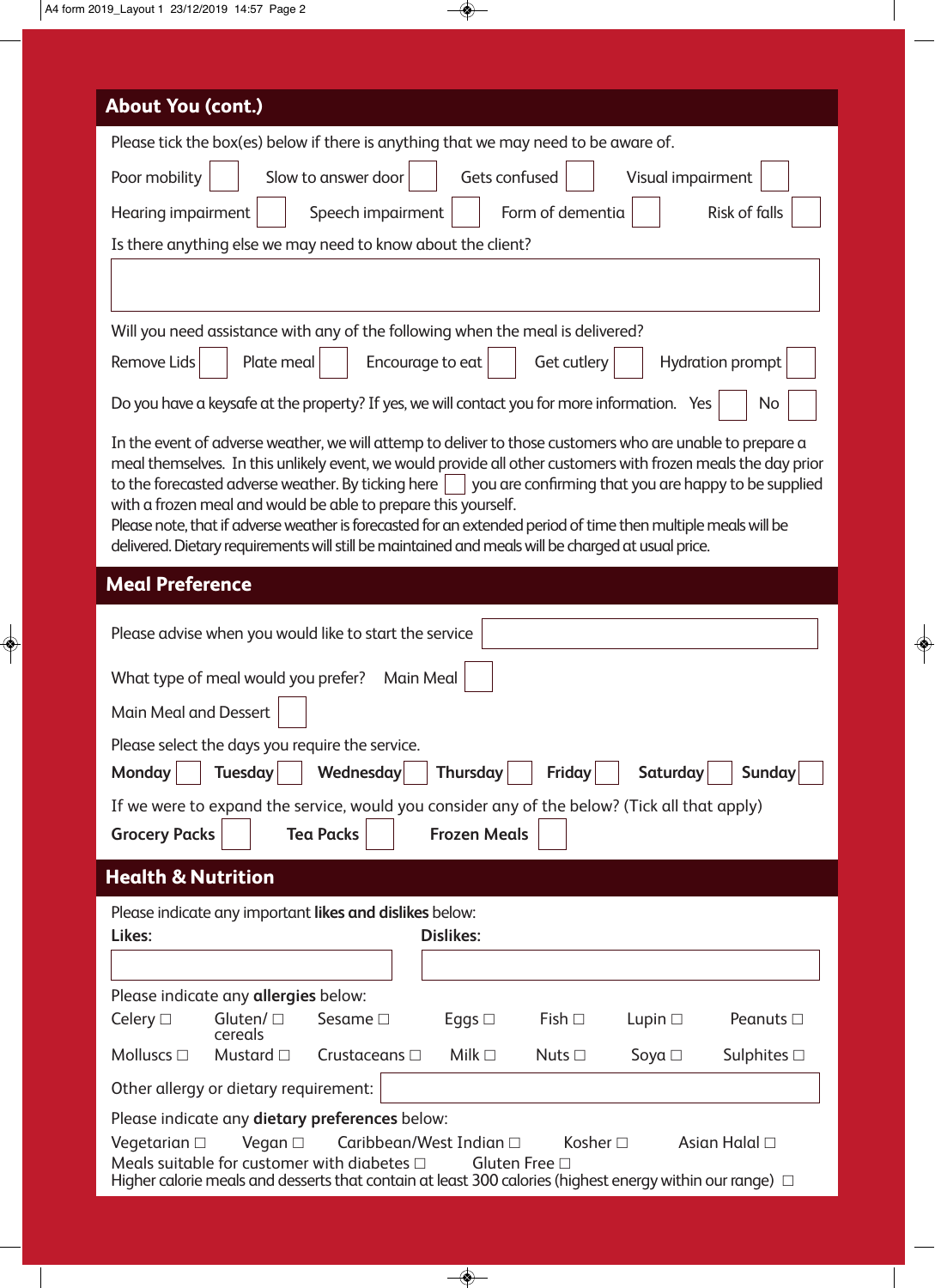$\begin{array}{c} \bullet \end{array}$ 

| <b>Health &amp; Nutrition (Cont.)</b>                                                                                                                                                                                                                                                                                          |  |  |
|--------------------------------------------------------------------------------------------------------------------------------------------------------------------------------------------------------------------------------------------------------------------------------------------------------------------------------|--|--|
| Please tick the box if you have any health conditions or concerns that may be relevant<br>to the client's nutritional requirements:                                                                                                                                                                                            |  |  |
| Dementia $\square$<br>Poor appetite $\square$<br>Complex diet $\Box$<br>Losing weight unintentionally $\square$<br>Alcohol issues □<br>Heart condition $\Box$<br>Diabetes $\Box$<br>Dysphagia $\square$                                                                                                                        |  |  |
| Underweight $\square$<br>Kidney disease □<br>Swallowing/Chewing issues □<br>Overweight $\square$<br>Other (please specify):                                                                                                                                                                                                    |  |  |
|                                                                                                                                                                                                                                                                                                                                |  |  |
| <b>Outcomes</b>                                                                                                                                                                                                                                                                                                                |  |  |
| Please tick the outcomes you want to achieve as a result of having the service. (if applicable)<br>Eat more of a balanced diet $\Box$<br>Support Independent living $\square$<br>Increase weight $\Box$<br>Safer living at home $\square$<br>Feel better nourished $\Box$<br>Life is easier $\Box$<br>Daily interaction $\Box$ |  |  |
| <b>Support Contacts</b>                                                                                                                                                                                                                                                                                                        |  |  |
| Primary contact:                                                                                                                                                                                                                                                                                                               |  |  |
| <b>Full name</b>                                                                                                                                                                                                                                                                                                               |  |  |
| Key holder? Yes<br>Telephone No<br>Relationship<br>No                                                                                                                                                                                                                                                                          |  |  |
| Secondary contact:                                                                                                                                                                                                                                                                                                             |  |  |
| <b>Full name</b>                                                                                                                                                                                                                                                                                                               |  |  |
| Key holder? Yes<br>Telephone No<br>Relationship<br>No                                                                                                                                                                                                                                                                          |  |  |
| <b>Payment and Authorisation</b>                                                                                                                                                                                                                                                                                               |  |  |
| We will send a bill at the end of the month for the meals received during that month. This can be paid by<br>Direct Debit, credit or debit card over the telephone, cheque, or Postal Order. In some circumstances we<br>can accept pay-ment via an Allpay card or standing order. We never accept cash.                       |  |  |
| Direct Debit □<br>Credit or debit card $\Box$<br>Cheque $\square$<br>Preferred payment method<br>Postal Order □<br>Standing order □                                                                                                                                                                                            |  |  |
| If someone other than the client is paying for the meal, please list their details here:                                                                                                                                                                                                                                       |  |  |
| Name<br>Telephone                                                                                                                                                                                                                                                                                                              |  |  |
| Relationship to client                                                                                                                                                                                                                                                                                                         |  |  |
| <b>Address</b><br>Postcode                                                                                                                                                                                                                                                                                                     |  |  |
| Email                                                                                                                                                                                                                                                                                                                          |  |  |
| Please tick here to confirm that the payer above is aware and has given consent for their<br>details to be given                                                                                                                                                                                                               |  |  |
| The information you have provided to Meals on Wheels will be treated as confidential but may be shared with<br>other Council Services if required by law and with the requirements of the Data Protection Act 2018.                                                                                                            |  |  |
| For further information on how the Council process your personal information in line with Data Protection<br>Law, see our full Privacy Policy on the Council's website<br>https://www.cardiff.gov.uk/ENG/Home/New_Disclaimer/Pages/default.aspx                                                                                |  |  |
|                                                                                                                                                                                                                                                                                                                                |  |  |

 $\overline{\Leftrightarrow}$ 

 $\frac{1}{\phi}$